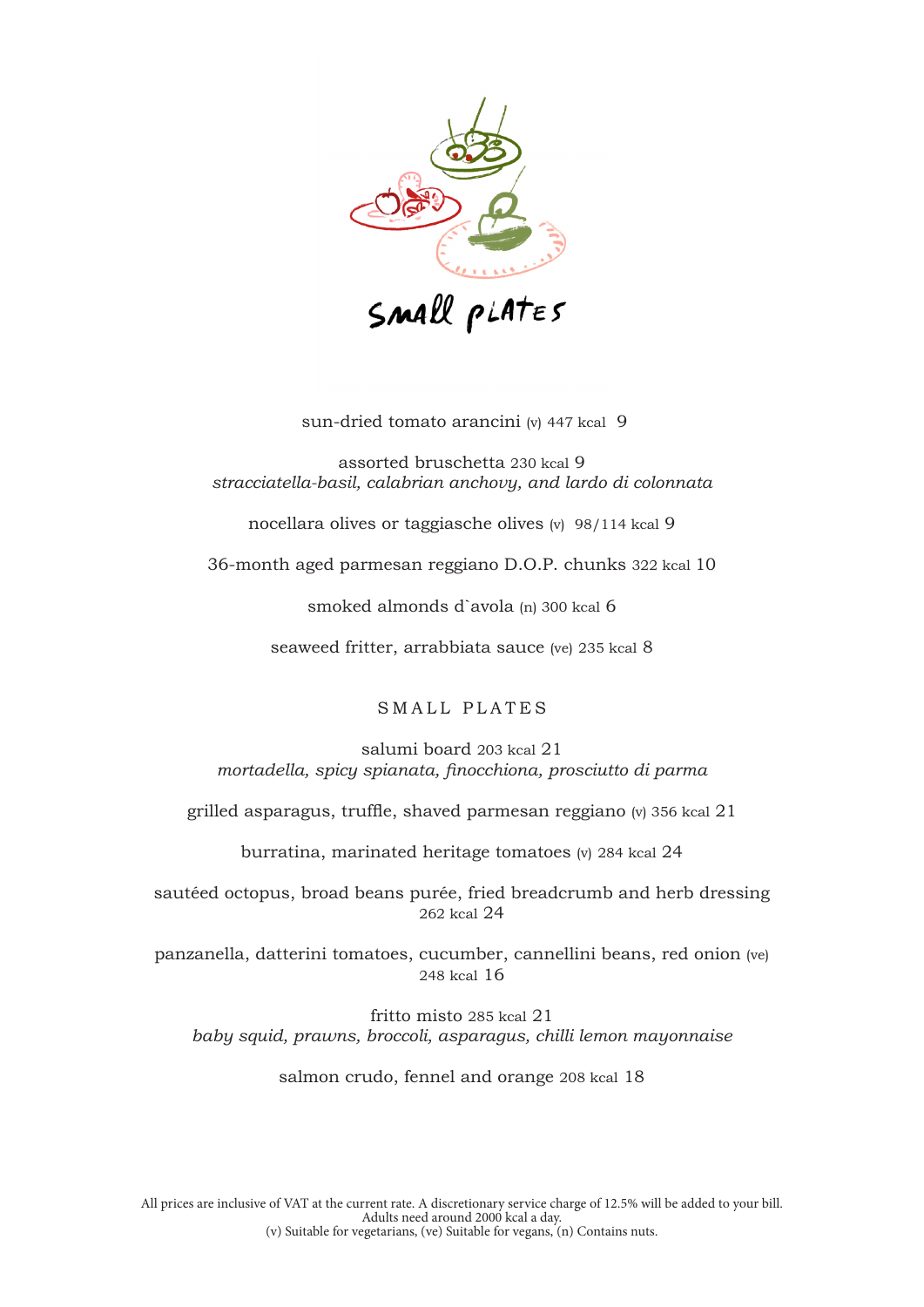

roasted wild sea bass, caponata 396 kcal 44

fiorentina t-bone steak (750g) for two, salsa verde 1161 kcal 75

tagliolini, bronte pistachio pesto (ve, n) 452 kcal 29

lemon-chilli baby chicken, fennel-olive salad 742 kcal 33

rigatoncini cacio e pepe (v) 431 kcal 29 *add truffle* 8

angus beef fillet carpaccio for two, wild rocket, parmesan reggiano shavings *with mustard dressing* 699 kcal 50 *with artichoke truffle pesto* 669 kcal 56

### SIDES

lollo rosso, frisée, fennel and radish (ve) 256 kcal 12

sautéed cime di rapa, garlic, chilli (ve) 242 kcal 12

grilled courgettes, scapece dressing (ve) 165 kcal 12

triple roasted potatoes, rosemary salt, crème fraîche dip (v) 411 kcal 12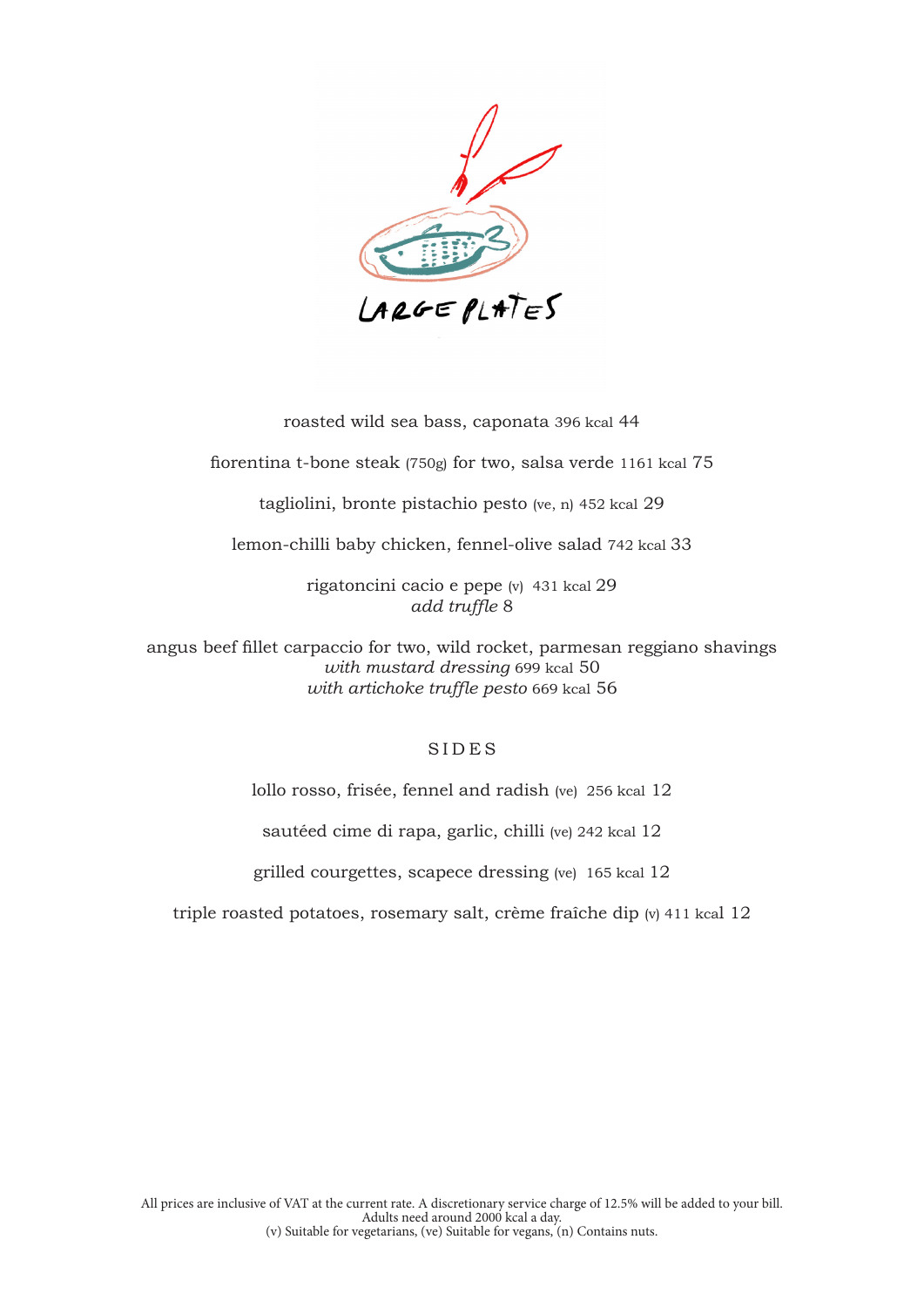

lemon polenta cake with vanilla crème fraiche lime crumble, yogurt ice-cream 345 kcal 14

apricot crostata, amaretto ice-cream (n) 423 kcal 15

amalfi lemon meringue tart 486 kcal 14

pistachio and amarena ice-cream (n) 461 kcal 14 *wafer tuile cup*

> tiramisu to share 1790 kcal 28 *serves four*

il giardino gelato cones: 12 peach sorbet 185 kcal almalfi lemon sorbet 160 kcal valhona chocolate ice-cream 262 kcal coffee ice-cream 320 kcal

# SWEET WINES

2020 | Muscat du Cap Corse | Domaine Pieretti | France 13 79 2018 | Passito di Pantelleria | Solidea | Italy (500ml) 19 85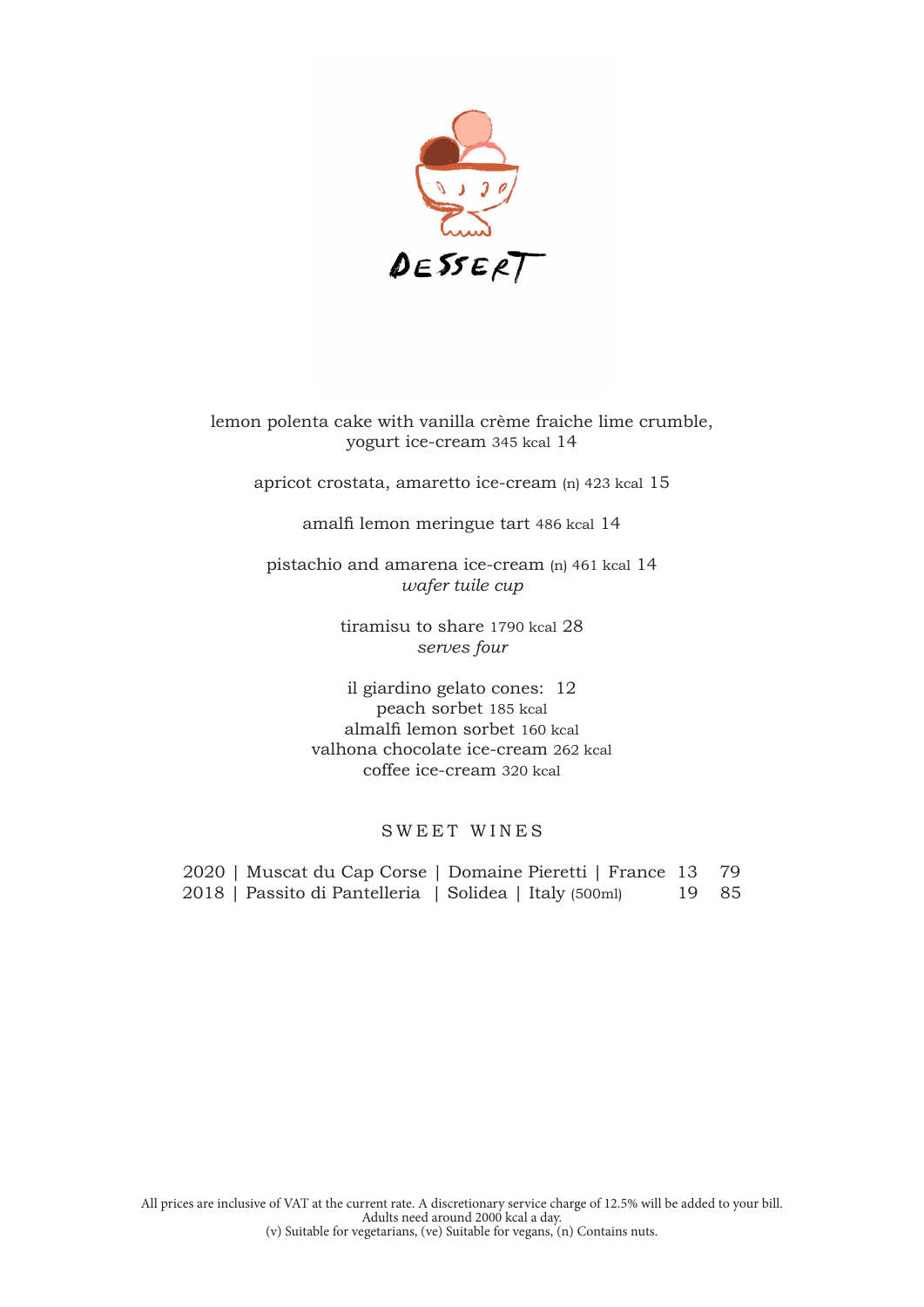

# **COCKTAILS**

Southern Swizzle 19 Bombay Sapphire, Crème de Mure, Amaro Nardini, Lemon juice

Pear & Fig leaf Bellini 19 Pear Nectar, Parafante fig leaf liqueur, Celery bitters, Prosecco

Seaplane 19 Bacardi Carta Blanca, Banks 5, Amaro Montenegro, Aperol, Mango nectar

Eden Cobbler 19 Patron Silver, Strawberry aperitif, Rhubarb juice, Peychaud bitters, Tonic

Peach Vesper 19 Bombay Premier Cru, Chardonnay Vodka, Cocchi Americano, Peach wine

Road to Sata 19 Toki Whisky, Perry Pear EDV, Lemon juice, Coconut water, Egg whites

Java Cup 19 Michter's bourbon, Walnut aperitif, Caramel syrup, Coffee, Coconut water

Lupara 19 Remy Martin 1738, Avallen Calvados, Sweet Vermouth, Averna, Liquorice bitters

Mad Master Old Fashioned 22 The Lakes WMR N.5 , Apricot EDV, Apricot Cream, Peach & Citrus bitters You go! (NA) 12

Palette Roots, Nettle Cordial, Verjus, Grapefruit & Rosemary Tonic (available with Grey Goose Citron 19) Sicilian Lemonade (NA)12

Almond Milk, Orgeat, Bergamot, Lemon juice (available with Barsol Pisco19)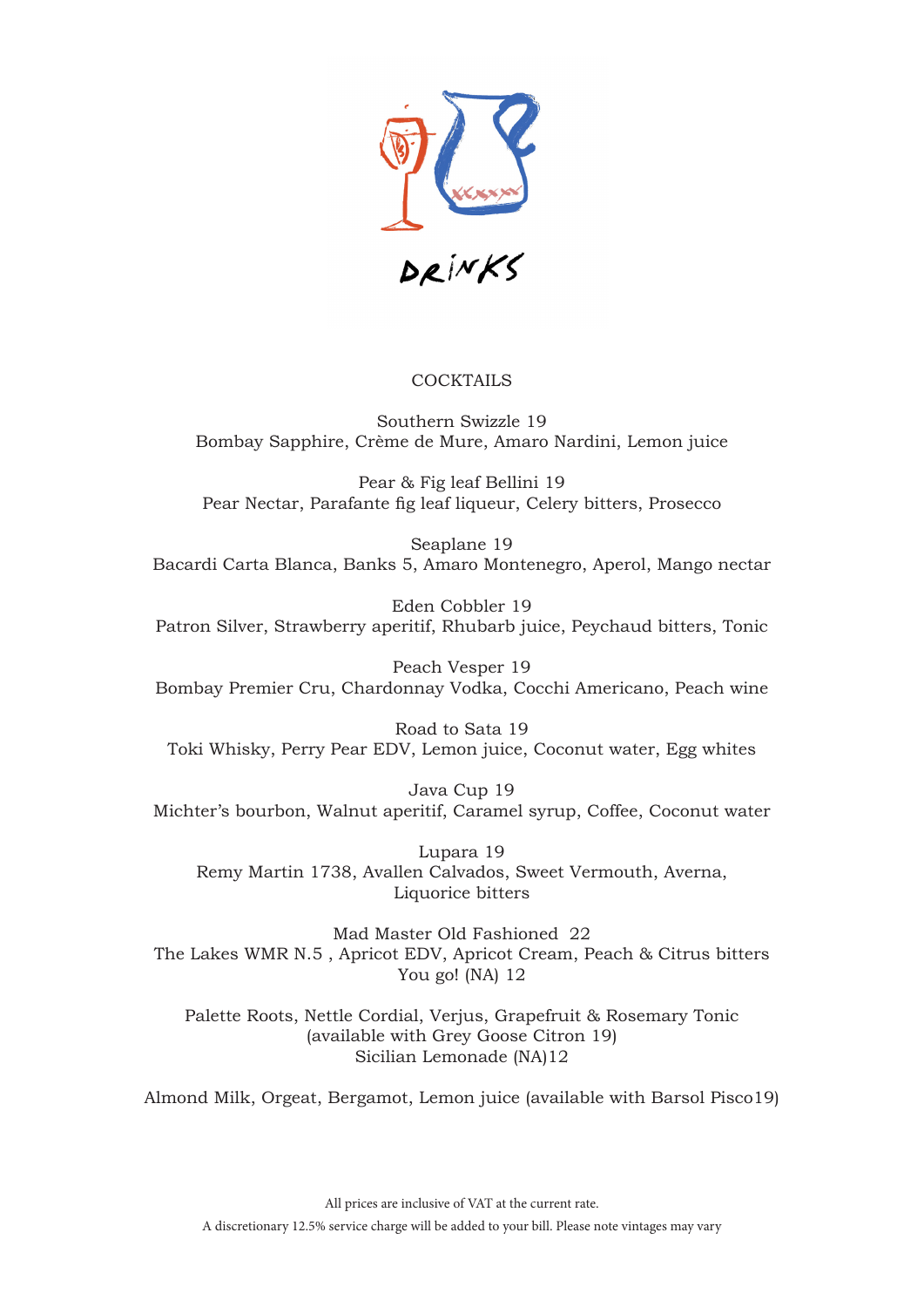

### **BUBBLES**

Laurent-Perrier, La Cuvée Brut, N.V. 19/95 Laurent-Perrier, Rosé Brut, N.V. 25/130 Dom Pérignon, Brut, 2012 60/350 Bellavista Satén, Brut Vintage, Franciacorta, Italy, 2016 19/95 Corpinnat "Intense Rosat", Rosé Brut, Catalunia, Spain, 2018 19/95

MEDITERRANEAN WINE SELECTION

## **WHITE**

 2019, Vilana "Pirovolikes", Lyrarakis, Crète, Greece 55 2020, Vermentino, Domaine Fiumicicoli, Sartène, Corsica 55 2020, Marisa Cuomo "Costa d'Amalfi", Campania, Italy 14/65 2018, Etna Bianco "Ante", I Custodi, Sicily, Italy 75 2018, Chardonnay, Domaine des Tourelles, Bekaa Valley, Lebanon 16/75 2018, Robola "Classic", Petrakopoulos, Kefalonia, Greece 16/75 2014, Le Soula Blanc, Côtes Catalanes, France 17/80 2021, Cassis Blanc, Clos Saint Magdeleine, Provence, France 18/85 2017, Cinqueterre Bianco, Campogrande, Liguria, Italy (ORANGE) 20/95 2017, Obeideh, Sept, Zahleh, Lebanon 95 2020, Fiano di Avellino "Exultet", Quintodecimo, Campania, Italy 99 2018, Assyrtico, Venetsanos, Santorini, Greece 105 2019, Fiorduva, Marisa Cuomo, Costa d'Amalfi, Italy 180

### FINE BY CORAVIN

2016, Sauvignon Blanc "Les Champs Libre", Bordeaux Blanc, France 35/180 2016, Condrieu "La Bonnette", René Rostaing, Rhône Valley, France 35/180 2011, Domaine de Chevalier, Pessac-Léognan, Bordeaux, France 42/250 2016, Puligny-Montrachet "Les Folatieres", G. Boulanger, Burgundy, France 48/265 2012, Riesling Kabinett "Scharzhofberger", Egon Müller, Mosel, Germany 55/312

### ROSE

2020, Château Minuty "Prestige", CÔtes de Provence, France 15/75 2020, Rosé "A", Fattoria Aldobrandesca, Tuscany, Italy 19/99